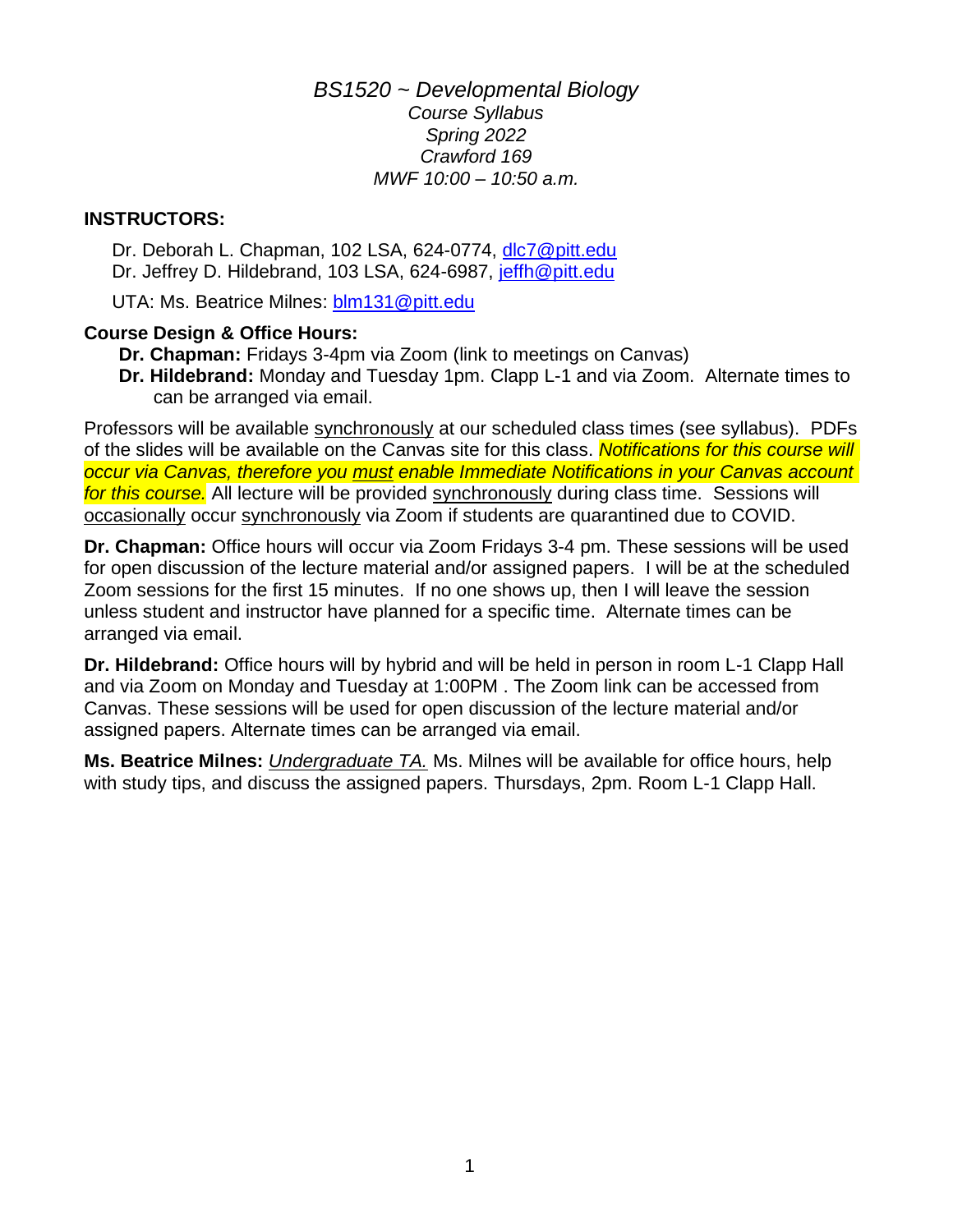| $\#$                     | <b>DATE</b>         | <b>LECTURE</b>                                          | CHAPTER* refer to<br><b>Learning Objectives</b> | <b>INSTRUCTOR</b>      |
|--------------------------|---------------------|---------------------------------------------------------|-------------------------------------------------|------------------------|
| $\mathbf 1$              | Jan.<br>10          | Introduction & Concepts Devel. Biol. I                  | 1                                               | Chapman                |
| $\overline{2}$           | Jan.<br>12          | Concepts in Devel. Biol. II                             | 1                                               | Chapman                |
| 3                        | Jan.<br>14          | Model Systems - Frogs & Fish                            | 3                                               | Chapman                |
| $\overline{4}$           | Jan.<br>19          | <b>Axis Determination I</b>                             | 4                                               | Chapman                |
| 5                        | Jan.<br>21          | <b>Axis Determination II</b><br>*add/drop ends          | $\overline{4}$                                  | Chapman                |
| $6\phantom{1}6$          | Jan.<br>24          | Model Systems - Chick<br>Assignment #1 due 5 pm         | 3                                               | Chapman                |
| $\overline{7}$           | Jan.<br>26          | Model Systems - Mouse                                   | 3 & 7                                           | Chapman                |
| $\bf 8$                  | Jan.<br>28          | <b>Axis Determination III</b><br>Extended add/drop ends | 5                                               | Chapman                |
| 9                        | Jan.<br>31          | <b>Axis Determination IV</b>                            | 5 & 3                                           | Chapman                |
| $\overline{\phantom{0}}$ | Feb. 2              | <b>Review Session</b>                                   |                                                 | Chapman                |
|                          | Feb. 4              | Exam 1 - Lectures #1-9                                  |                                                 | Chapman                |
| 10                       | Feb. 7              | <b>Germ Layer Formation I</b>                           | 4 & 9                                           | Chapman                |
| 11                       | Feb. 9              | <b>Germ Layer Formation II</b>                          | 4 & 9                                           | Chapman                |
| 12                       | Feb.<br>11          | <b>Somite Formation</b>                                 | 5, lecture                                      | Chapman                |
| 13                       | Feb.<br>14          | Homeotic Genes & Retinoic Acid I                        | 5, lecture                                      | Chapman                |
| 14                       | Feb.<br>16          | Homeotic Genes & Retinoic Acid II                       | 5, lecture                                      | Chapman                |
| 15                       | Feb.<br>18          | <b>Neural Induction</b>                                 | 4, 5, 7                                         | Hildebrand             |
| 16                       | Feb.<br>21          | <b>Neural Morphogenesis</b><br>Assignment #2 due 5 pm   | 7 & 11                                          | Hildebrand             |
| 17                       | Feb.<br>23          | <b>Neural Patterning</b>                                | 11, lecture                                     | Hildebrand             |
| 18                       | Feb.<br>25          | <b>Neural Architecture</b>                              | 7, 11, lecture                                  | Hildebrand             |
|                          | Feb.<br>28          | <b>Review Session</b>                                   |                                                 | Chapman/<br>Hildebrand |
|                          | Mar. 2              | Exam $2$ – Lectures #10-18                              |                                                 | Chapman/<br>Hildebrand |
| 19                       | Mar. 4              | Drosophila Development I                                | 2, lecture                                      | Hildebrand             |
|                          | <b>Mar.5-</b><br>12 | <b>Spring break</b>                                     |                                                 |                        |
| 20                       | Mar.<br>14          | Drosophila Development II                               | 2, lecture                                      | Hildebrand             |

**TEXT:** Principles of Development 6<sup>th</sup> Ed. (2019) Wolpert *et al.*; Oxford Univ. Press.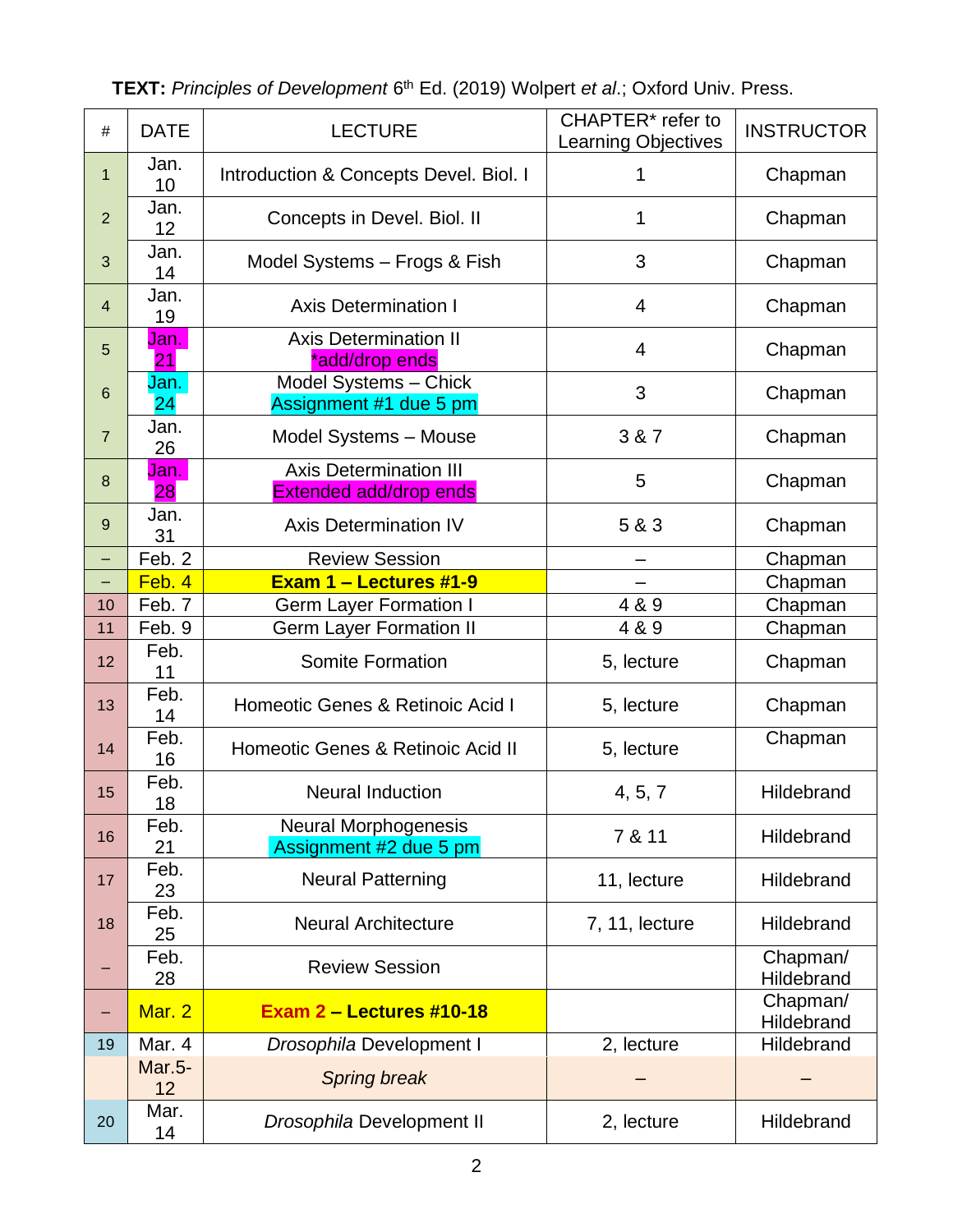| 21 | Mar.<br>16 | Drosophila Development III                                  | 2, lecture     | Hildebrand |
|----|------------|-------------------------------------------------------------|----------------|------------|
| 22 | Mar.<br>18 | C. elegans Development<br><b>Monitored Withdrawals Ends</b> | 6, lecture     | Hildebrand |
| 23 | Mar.<br>21 | Other invertebrate models                                   | 6, lecture     | Hildebrand |
| 24 | Mar.<br>23 | <b>Branching Morphogenesis</b><br>Assignment #3 due 5 pm    | 7, 10, lecture | Hildebrand |
| 25 | Mar.<br>25 | <b>Cardiac Morphogenesis</b>                                | 10, lecture    | Hildebrand |
| 26 | Mar.<br>28 | Eye Development I - Fly                                     | 10, lecture    | Hildebrand |
| 27 | Mar.<br>30 | Eye Development II - Vertebrate                             | 10, lecture    | Hildebrand |
|    | Apr. 1     | <b>Review</b>                                               |                | Hildebrand |
| -  | Apr. 4     | <b>Exam 3 - Lecture #19-27</b>                              |                | Hildebrand |
| 28 | Apr. 6     | Limb Development I - Fly                                    | 10             | Chapman    |
| 29 | Apr. 8     | Limb Development I - Vertebrate                             | 10             | Chapman    |
| 30 | Apr.<br>11 | Limb Development II - Vertebrate                            | 10             | Chapman    |
| 31 | Apr.<br>13 | <b>Sex Determination</b>                                    | 9, lecture     | Hildebrand |
| 32 | Apr.<br>15 | <b>Epigenetics and Genomic</b><br><b>Modifications</b>      | 9, lecture     | Hildebrand |
| 33 | Apr.<br>18 | Regeneration                                                | 12, lecture    | Hildebrand |
| 34 | Apr.<br>20 | <b>Stem Cells</b>                                           | 8, 9, lecture  | Hildebrand |
| 35 | Apr.<br>22 | Development & Evolution I<br>Assignment #4 due 5 pm         | 14, lecture    | Hildebrand |
|    | Apr.<br>?? | Exam $4 -$ Lectures #28-37                                  |                |            |

*Course Requirements:* Genetics is a required prerequisite for this course, which means you must have already taken it to enroll in Developmental Biology. We suggest that you take it prior to taking Developmental Biology and not concurrently as this course requires that you have a working knowledge of Genetics.

*Course Material:* We will be using Canvas as the Learning Management System for this course. Tests will be administered in the classroom using Canvas. Office hours will be held via Zoom. You will be able to access all of these platforms for the course through Canvas.

Textbook: *Principles of Development* – Wolpert et al., 6<sup>th</sup> Edition. This is found on-line (on Canvas). You may opt out of this text book, but must do so

*Grading:* Your grade will be determined by 4 exams, and 4 assignments. Exams, which constitute 90% of your final grade, are based on material that is covered in the lectures and in the assignments. The textbook is provided to complement the lecture material (for clarifying the material in lectures and for amplifying aspects of the lectures), and to offer supplementary information. Not all of the material taught in lectures is discussed in the textbook: it is therefore, IMPERATIVE that you keep up with the lecture material.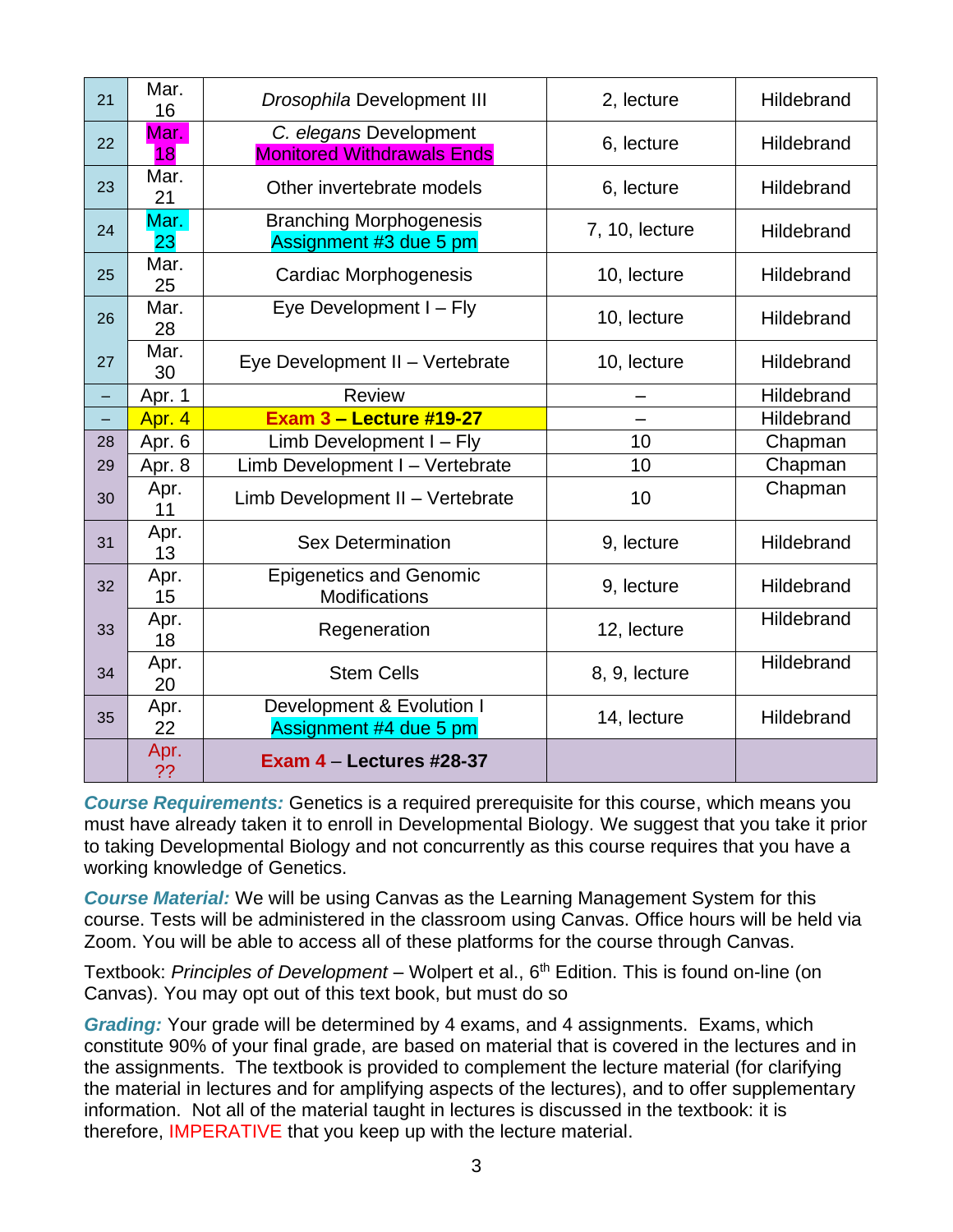There will be 4 assignments that together make up 10% of your final grade. These assignments/quizzes are based on papers that you will be required to read. The assigned papers are meant to enhance the lecture material and give you a better understanding of how developmental biology research is performed. These may be "classic" papers or current papers that address new methods or advances. This is testable material!

Each of the four exams is worth 22.5% of the final grade (total of 90%). Each exam will be no more than 50 minutes in length. Each exam will include only that material covered after the previous exam (8-9 lectures set up as Modules). Exams will be given SYNCHRONOUSLY, in class via Canvas during the regularly scheduled class time. This means that you must bring vour laptop to class to take the exam. The final exam (Exam 4) will be given during finals week (**The Registrar has yet to post the date & time** – we wait with bated breath and will update the syllabus once it has been set) but will only last for a maximum of 50 minutes. While each exam will focus on the material covered in each quarter of the course, all lecture material (and therefore testable material) builds on concepts taught throughout the semester.

*Missed Exams:* Any missed exam will be graded as zero unless excused. A request for excuse must: 1) be made in writing to the instructor within 24 hours of the missed exam; 2) explain in detail the reasons why it was missed; and 3) be accompanied by written external documentation (from doctor, etc.). The instructors will decide whether a request for an excuse will be granted and will inform the student. If an excuse is granted, the exam must be made up as an ORAL exam. This oral exam must be made up within one week of the originally scheduled exam. No more than ONE excused exam (replaced by an oral exam) will be permitted.

*Academic Integrity:* All students are expected to adhere to the standards of academic honesty. Cheating/plagiarism will not be tolerated. Students suspected of violating the University of Pittsburgh Policy on Academic Integrity, from the February 1974 Senate Committee on Tenure and Academic Freedom reported to the Senate Council, will be required to participate in the outlined procedural process as initiated by the instructor. A minimum sanction of a zero score for the quiz or exam will be imposed. View the complete policy at [www.cfo.pitt.edu/policies/policy/02/02-03-02.html.](http://www.cfo.pitt.edu/policies/policy/02/02-03-02.html)

The punishment for any academic integrity violation will be an automatic failing grade (F) for this course and a report will be filed with the University. Note that multiple offenses will result in further punishment.

The posting (either verbatim or paraphrased) of any assignment or examination, or subsection thereof, that is formally assessed for part of your course grade to online resources (such as Chegg) will constitute an academic integrity violation. It also may constitute a violation of US copyright law.

The access or utilization of any such online postings, even if you did not personally post them, also constitutes an academic integrity violation.

Students are expected to do their own work. You may not work with another student (or anyone else) on any graded coursework unless specifically authorized to do so on a specific assignment. Even in those cases, students are still responsible for doing their own work. Any evidence that we find or formal complaints that we receive of students colluding on assessed work or free-riding from the work of others will constitute an academic integrity violation.

*Withdrawal:* The University Add/Drop period ends on **Jan. 21st ,** and extended Add/Drop ends **Jan. 28<sup>th</sup>.** Withdrawals after this date can only be granted for special reasons, and only with permission of both instructors and the appropriate dean. The submission deadline for